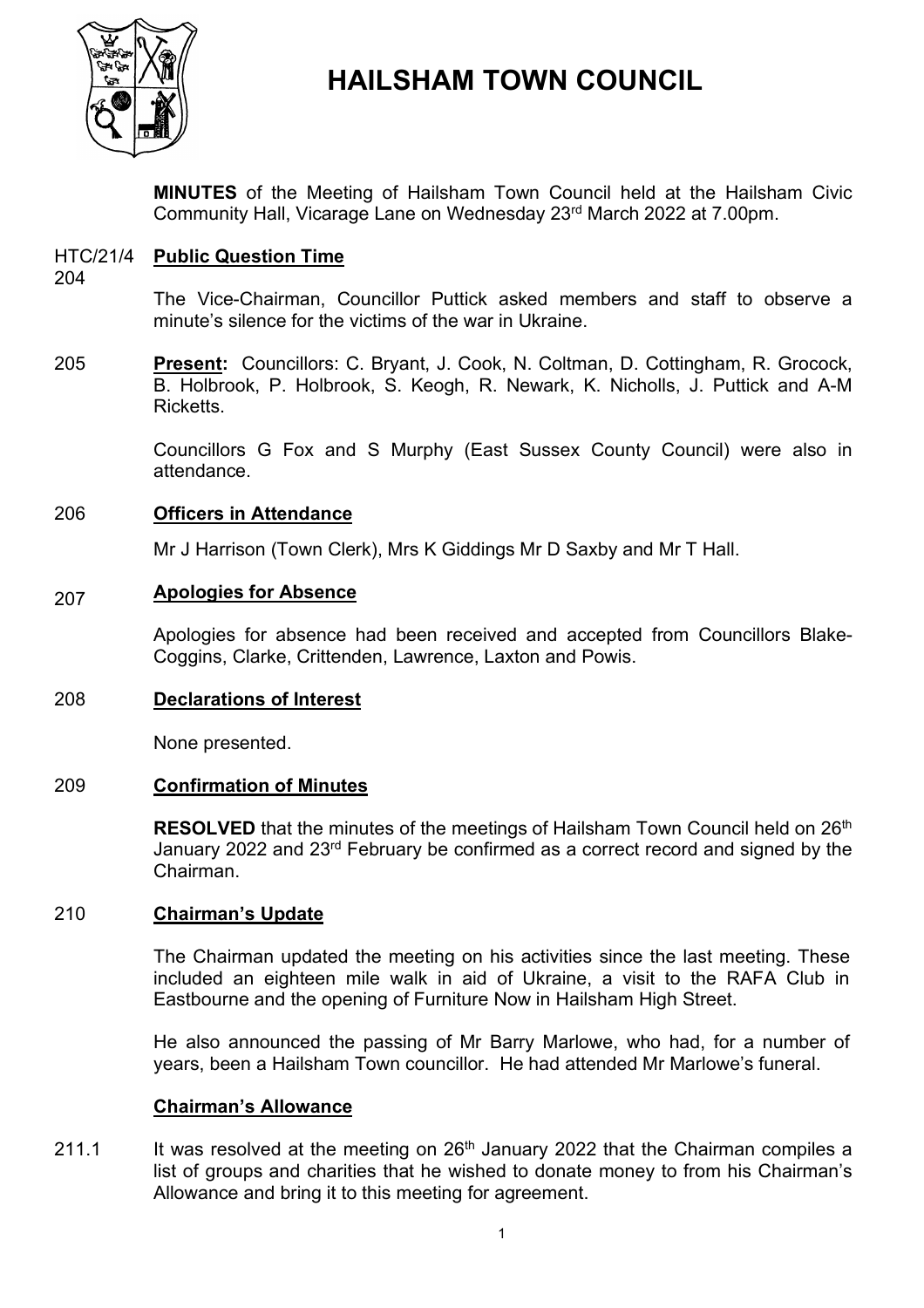The Chairman announced that he proposed to donate £100 to each of the following organisations:

Sun Flowers, Gloves Up for Good, Charles Hunt Centre, Environment Hailsham, YMCA, Hailsham Choral Society, Hailsham Allotment Society, Friends of Marshfoot School, Burfield Academy, Hailsham Pavilion, The Blue Van Veterans and Hailsham Festival.

- 211.2 Councillor Grocock declared an interest as he is a member of Environment Hailsham.
- 212.3 **RESOLVED** that £1200 of the remaining chairman's allowance could be allocated as grants to community organisations.
- 212.4 **RESOLVED** that grants of £100 each are awarded to: Sun Flowers, Gloves Up for Good, Charles Hunt Centre, Environment Hailsham, YMCA, Hailsham Choral Society, Hailsham Allotment Society, Friends of Marshfoot School, Burfield Academy, Hailsham Pavilion, The Blue Van Veterans and Hailsham Festival.

### 213 **East Sussex County Council Update**

Councillor Murphy spoke in respect of the following:

#### Hailsham East Community Centre

He had presented the case to ESCC to look at the future of the centre.

Hailsham Triangle

ESCC had agreed to the WDC proposal to de-register the Village Green at the Ersham Road/South Road 'triangle' and with the required exchange land already owned by WDC being offered .

#### South Road Bridge.

The work needed had missed out on funding in this financial year and it was suggested that this could be included in 'MASHH 2'.

#### Sturton Place

A great deal of vandalism had been taking place and Councillor Murphy had spoken to the police

#### The A22 Highways Improvements

An outlined business case had been agreed and this would be sent to the Secretary of State.

### Ukraine

Councillor Murphy spoke of the excellent response from the people of Hailsham to the collection for the people of Ukraine who had been made refugees because of the current war in their country.

Councillor Coltman spoke about the poor state of Nursery Path and invited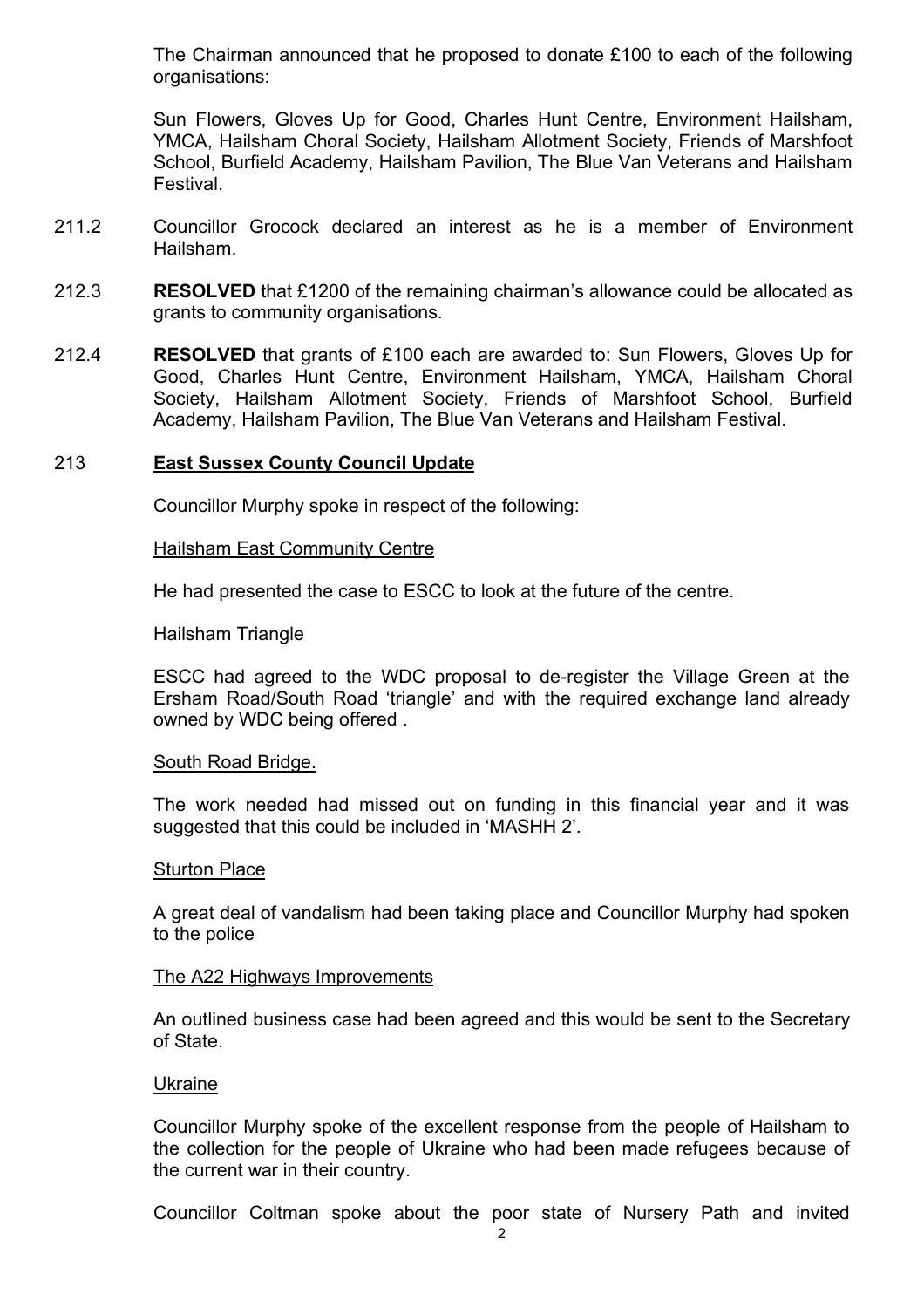Councillor Murphy to meet him there to see what could be done. Councillor Murphy agreed to this.

Councillor Fox also spoke about a number of issues

# The Budget

The budget of 2022/23 had recently been passed.

# **Sports**

He had recently met with Mrs N Ghani MP and Mr S Wennington to discuss sports initiatives.

# South Road

Councillor Fox said that the crossing lights in South Road had been replaced with new LED lights that had made the crossing much brighter.

# A22 Improvements

He hoped that there would be agreement from the Department for Transport later this year.

The Chairman said that the collection for Ukraine in the town had raised £2,178. This had been paid into post office this morning.

# **Committee Recommendations to Council**

#### 214.1 <u>Assets Management Committee 9<sup>th</sup> February 2022 – Hawks Road Bus Shelter</u>

At the meeting of the Assets Management Committee held on  $9<sup>th</sup>$  February it was resolved to recommend to Council to allocate further funding up to £6,500 from Capital Receipts for the work to install a new bus shelter at Hawks Road.

214.2 **RESOLVED** to allocate further funding up to £6,500 for the work to install a new bus shelter at Hawks Road. This funding to come from Capital Receipts.

#### 215.1 Neighbourhood Plan Committee 3<sup>rd</sup> March 2022 – Terms of Reference

At the meeting of the Neighbourhood Plan Committee held on 3rd March 2022 it was resolved to recommend to Council adoption of the revised terms of reference as presented to the Committee.

- 215.2 **RESOLVED** to agree and adopt the revised terms of reference for the Neighbourhood Plan Committee.
- 216.1 Planning and Development Committee  $16<sup>th</sup>$  March 2022 – Letter to Secretary of **State**

The Planning and Development Committee at its meeting on 15<sup>th</sup> February 2022 resolved to recommend to Council that it writes to the Secretary of State for Levelling Up, Housing and Communities and Minister for Intergovernmental Relations noting its support for and 'adding its name' to the letter previously sent by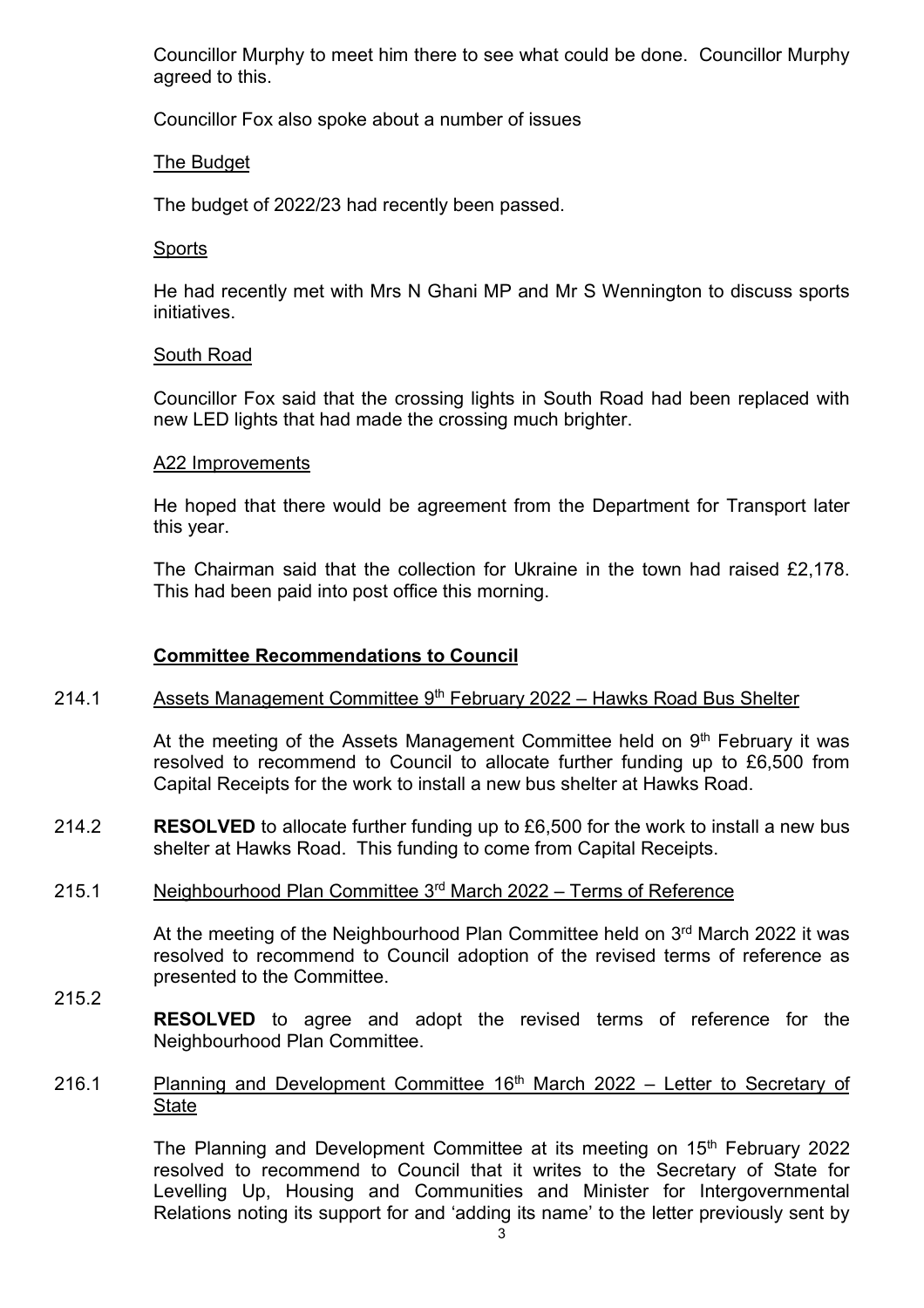other parish councils; and also drafts a letter addressing the individual situation with regard to development in Hailsham.

216.2 **RESOLVED** that Council writes to the Secretary of State for Levelling Up, Housing and Communities and Minister for Intergovernmental Relations noting its support for and 'adding its name' to the next letter to be sent by the parish councils; and also drafts a letter addressing the individual situation with regard to development in Hailsham.

### **Risk Assessments Policy**

- 217.1 It had been previously resolved that the Revised Strategy and Policy Statement together with the detailed action plan and record of risks should be reviewed annually.
- 217.2 **RESOLVED** to adopt Revised Strategy and Policy Statement together with the detailed action plan and record of risks as circulated with the agenda,

### **Annual Town Meeting**

- 218.1 The Town Clerk had produced a report outlining the timetable and format for the Annual Town Meeting on Wednesday 27<sup>th</sup> April.
- 218.2 **RESOLVED** to agree the timetable and format for the Annual Town Meeting, with the inclusion of a stall for Lightening Fibre.

### **Committee Membership**

219.1 The Town Clerk had prepared a current committee membership schedule and asked if members wanted to add to it, bearing in mind that the Annual Meeting is in May.

> Councillor Keogh said that he would like to sit on the Staffing Committee, Assets Management Committee and the Planning and Development Committee.

Councillor Bryant said he would like to be a substitute for the Staffing Committee.

#### 219.2 **RESOLVED** that:

- a) Councillor Keogh be a member of the Staffing Committee, Assets Management Committee and the Planning and Development Committee
- b) Councillor Bryant be a substitute for the Staffing Committee

### **Town Council Meetings**

220.1 The Town Clerk updated the meeting in respect of dates and venues for forthcoming Town Council meetings. He said that the full Council meetings could not be held in the Fleur de Lys Meeting Room because of the lack of space. The Annual Meeting on 18<sup>th</sup> May would be held in the James West Centre, as previously agreed.

> He suggested the other full Council meetings be held on  $13<sup>th</sup>$  July in the James West Centre, 21<sup>st</sup> September in the James West Centre and 23<sup>rd</sup> November in the Hailsham Civic Community Hall.